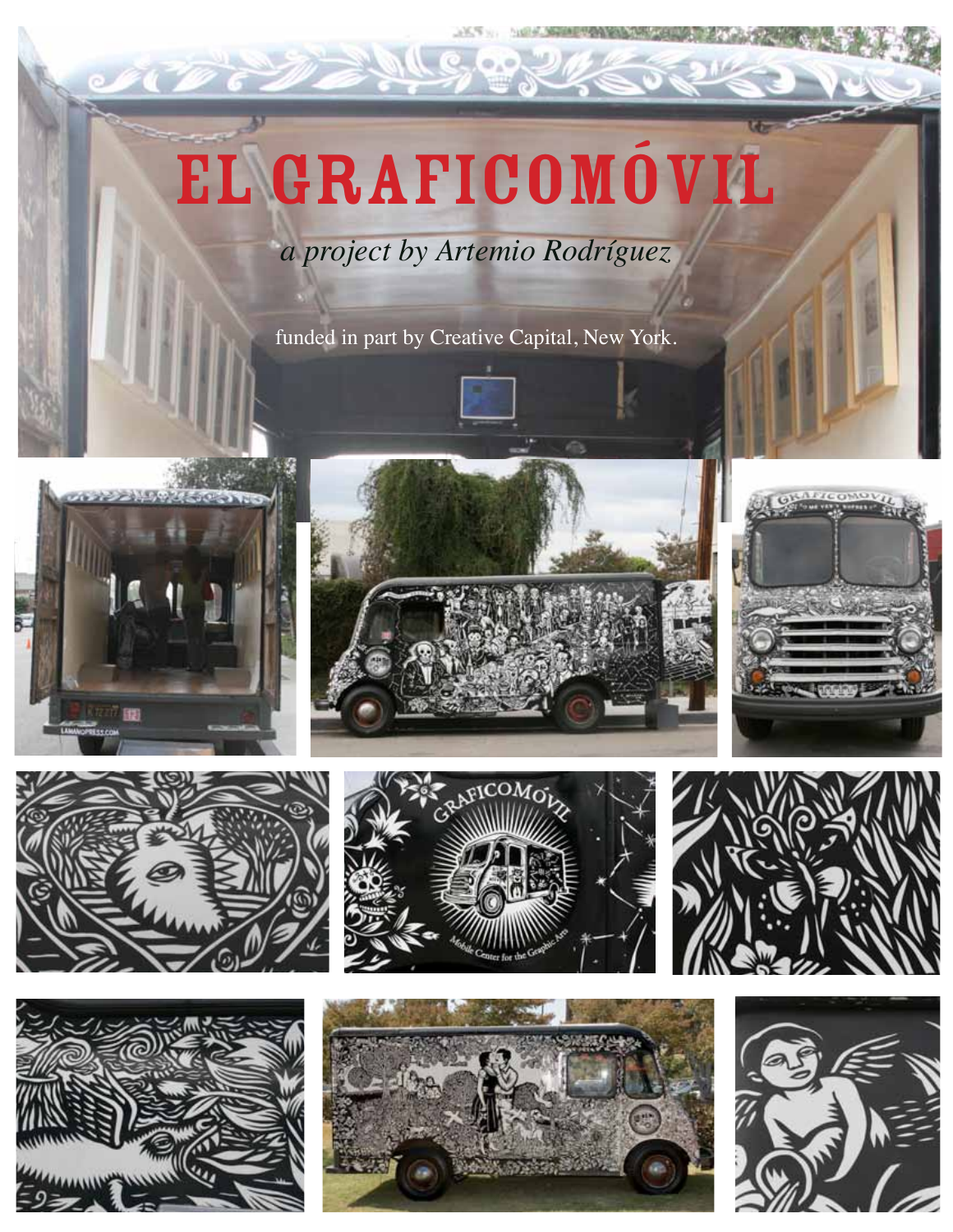

 *Acustomized 1948Chevy delivery truck, Grafcomovil pays homage to the complex and innovative history of printmaking and the graphic arts, designed by artist Artemio Rodríguez, Grafcomovil is a mural, gallery and printmaking studio on wheels. Grafcomovil was created to go to schools, parks, community art centers, museums, and other public spaces to showcase all it offers.* 

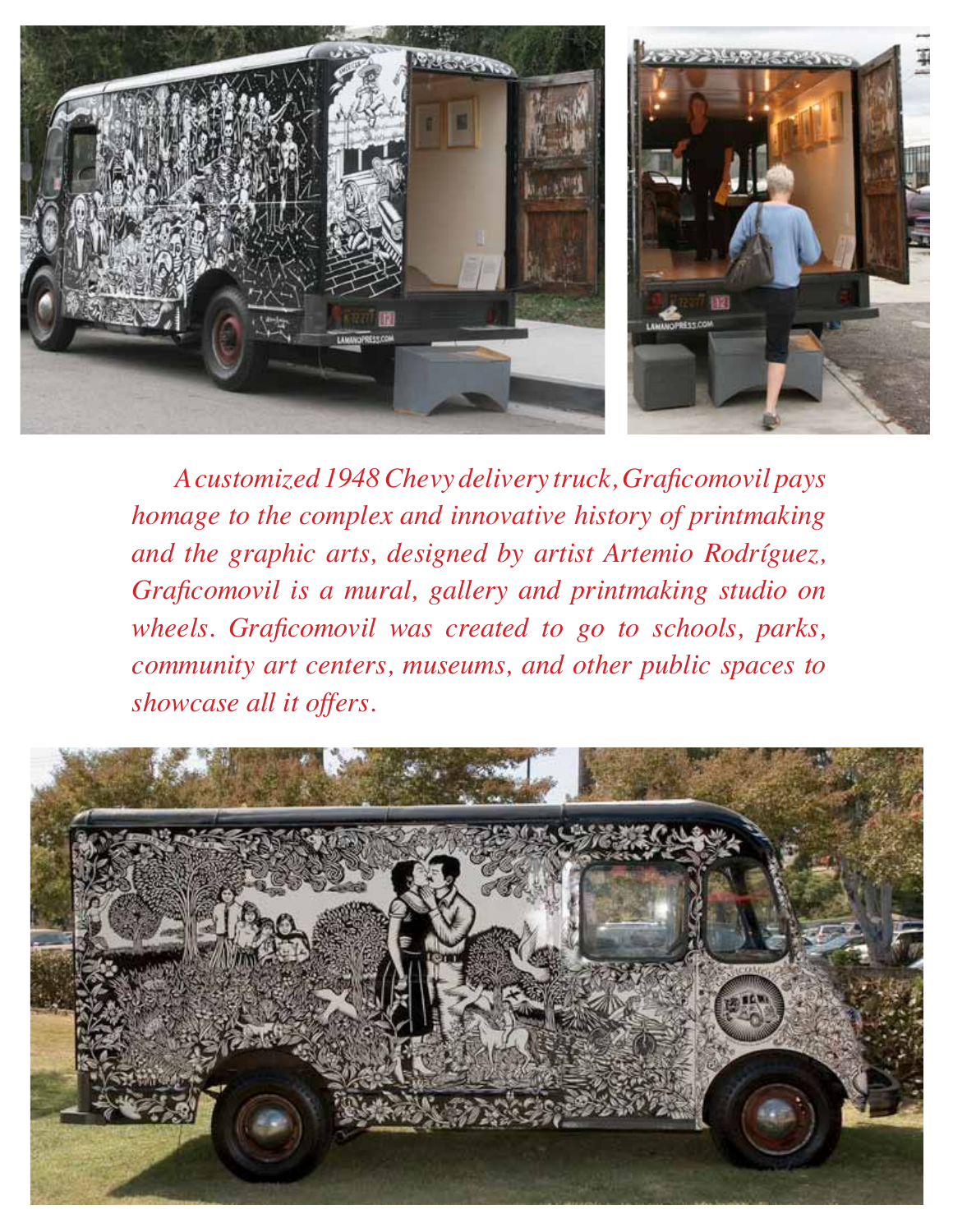#### **WHAT'S THE GOAL?**

Printing made possible the existence and proliferation of books, books made possible the spreading of knologdge. Nowadays, when it seems like digital technology is ruling our lives, when digital screens are the ones that connect (or disconnect us), that inform (or disinform us), it becomes crucial to keep alive the art form that made possible the existence of the printed book: wood carving (nowadays we use linoleum, a more accessible, somehow more ecological material).

#### **ACTIVITIES IN & AROUND THE GRAFICOMOVIL:**

 The center of attention will be the Grafcomovil truck, the black and white murals around it, the elegant design of the classic truck, its shiny car paint. Inside the public will fnd a mix of a gallery space and a print shop, with samples of different kinds of printing (lithographs, letterpress, woodcut, linocut, etchings, etc), some presses and equipment for carving and printing, including a small Columbia hand pull letterpress already set for printing type, a Tortilla press converted into a linocut printing press, carving knifes produced out of discarded umbrella's parts, and many more wonderful rarities and samples of works produced by Artemio Rodriguez and his workshops. The public will be able to walk around it, take their photos with the truck as a backdrop and fnally walk in to see the world of printing contained inside the Grafcomovil, coming out with some idea of how a print is made and what importance it has in the history of our civilization.

After this experience the spectator will have several options: for kids, for teens and for adults. Different tents will have tables and chairs with big signs in English and Spanish (maybe other languages too?) inviting to participate in some of the activities.



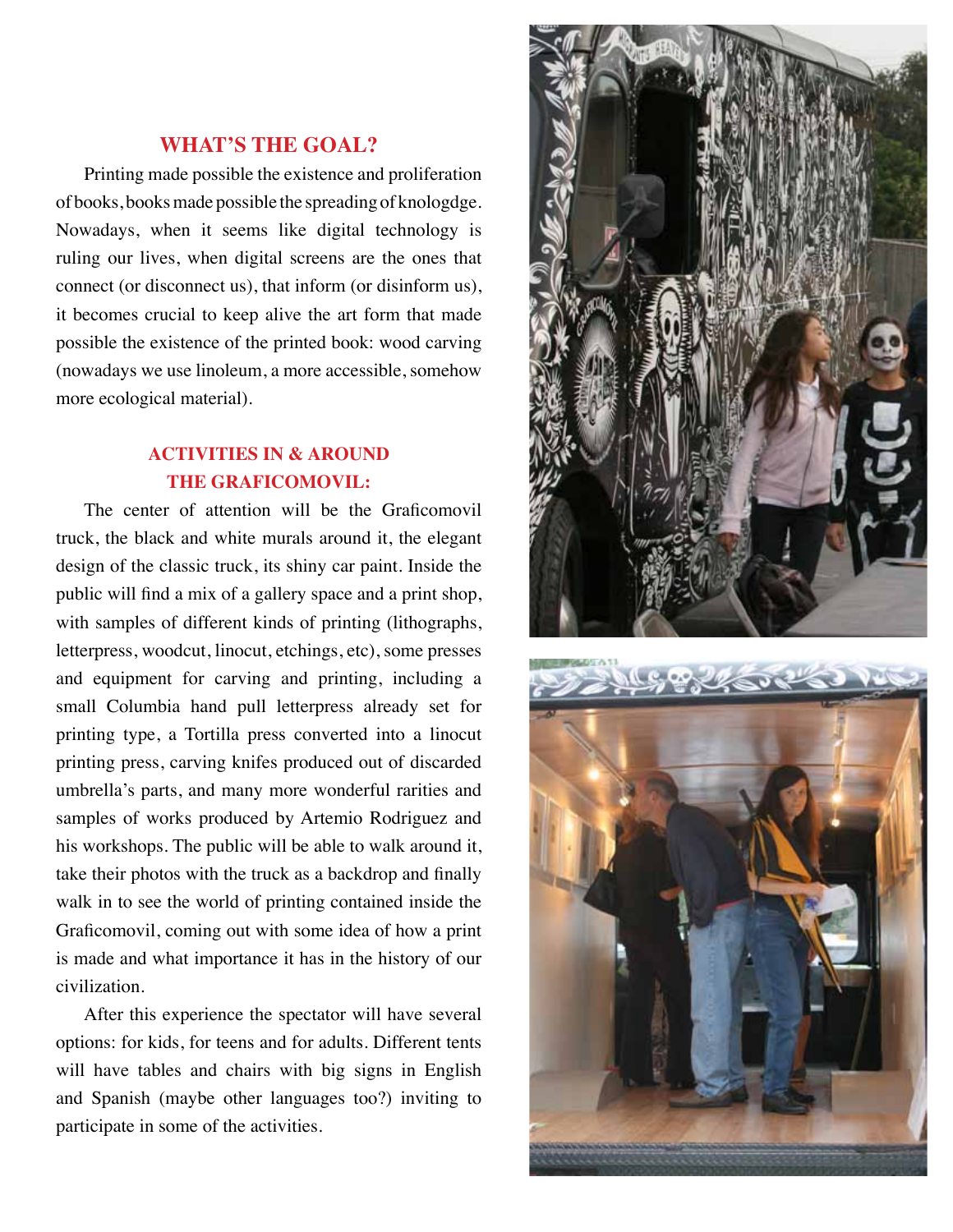

#### **•A collective Art print for Kids / estAmpA colectivA pArA niños (5 -10 YRS OLD)**

We will provide a bunch of stamps to participants to intervene large pieces of paper, anyone can add or transform whatever is on the paper. The piece is done until there is no more space for stamping or coloring. We will provide inks, paper, basic tools safe for children.

Participants will stamp using a variety of already made stamps (some with Artemio's work, others with students work, and some from stamps acquired in art stores and second hand stores in the US and Mexico.

Different color water based inks will be provided. Sets of stamps with elements such as letters, eyes, mouths, noses, ears, horns, all things necessary to create multiple words and characters as well as stamps to create landscapes or settings: rocks, plants, clouds, buildings, etc. Participant can work in individual pieces of paper. They can also create their own stamps using basic carving techniques.

## **•printing t-shirts on the spot / impresion de plAyerAs Al momento (TEENS AND ADULTS)**

The public can choose from ten amazing designs,